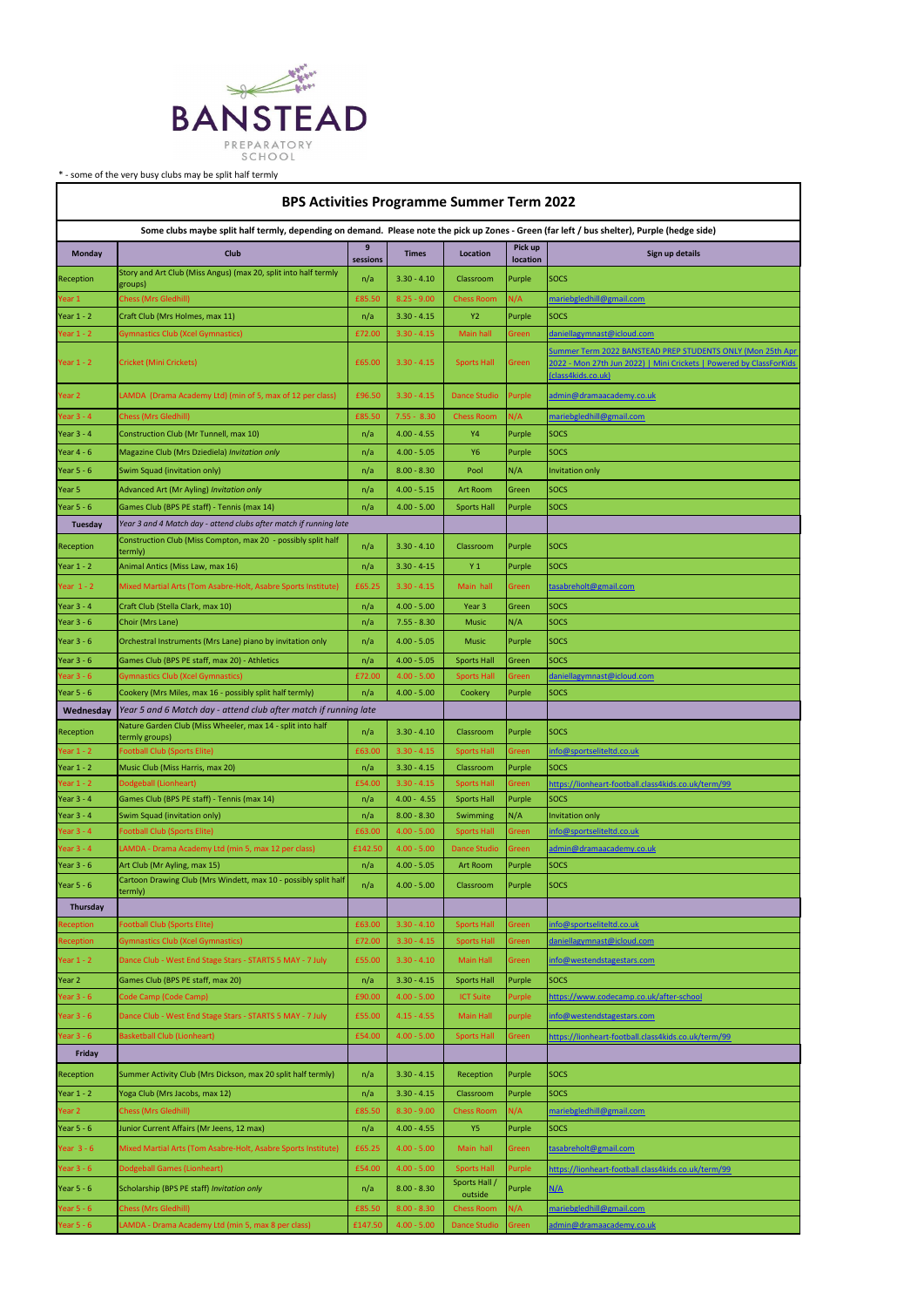

**Extra-Curricular Activities Programme – Summer 2022**

#### **Animal Antics (Yr 1-2)**

If your child loves animals and wants to learn fun facts about them then Animal Antics is a good place to start. Your child will learn about the environment, the natural world and how to help animals, as well as responsible pet care. The children will also make a few things along the way. Sign up via SOCS.

#### **Art Club (Yr 5) – Advanced (invitation only)**

This club is by invitation only and is for children intending to sit an Art Scholarship to a senior school. During the session, children focus on developing a portfolio to present to prospective new schools.

#### **Art Club (Yr 3-6)**

Children will have the opportunity to experiment with a variety of materials and enjoy other opportunities outside of art lessons. Sign up via SOCS.

#### **Basketball Club (Yr 3-6)**

Run by Lionheart, who will teach the children how the game is played as well as the techniques to use. Sign up at <https://lionheart-football.class4kids.co.uk/term/91>

#### **Cartoon Drawing Club (Yr 5-6)**

Children will have the opportunity to explore cartoon drawing and create cartoons of their own. During the sessions children will use their imagination to create characters and storyboards using cartoon drawing techniques. Sign up via SOCS.

#### **Chess (Yr 1-2, Yr 3-6)**

The club is run by Mrs Gledhill and is suitable for all children, from beginners to more advanced players. The children will have the chance to learn chess openings and check mates. They will develop vision, accuracy, strategic power and independence, skills they can use throughout life. To sign up, contac[t mariebgledhill@gmail.com](mailto:mariebgledhill@gmail.com)

#### **Code Camp (Yr 3 – 6)**

A brand new club provider! Get creative and enjoy using logic and problem solving to build your own games with weekly challenges! To sign up, contact <https://www.codecamp.co.uk/after-school>

#### **Cookery Club (Yr 5-6)**

Would you like to give your child the chance to build their cookery skills with practical lessons? This club may be a half-termly programme if sign-ups are high. Lists for ingredients will be sent home in advance so that children can bring them in on the day. Sign up via SOCS.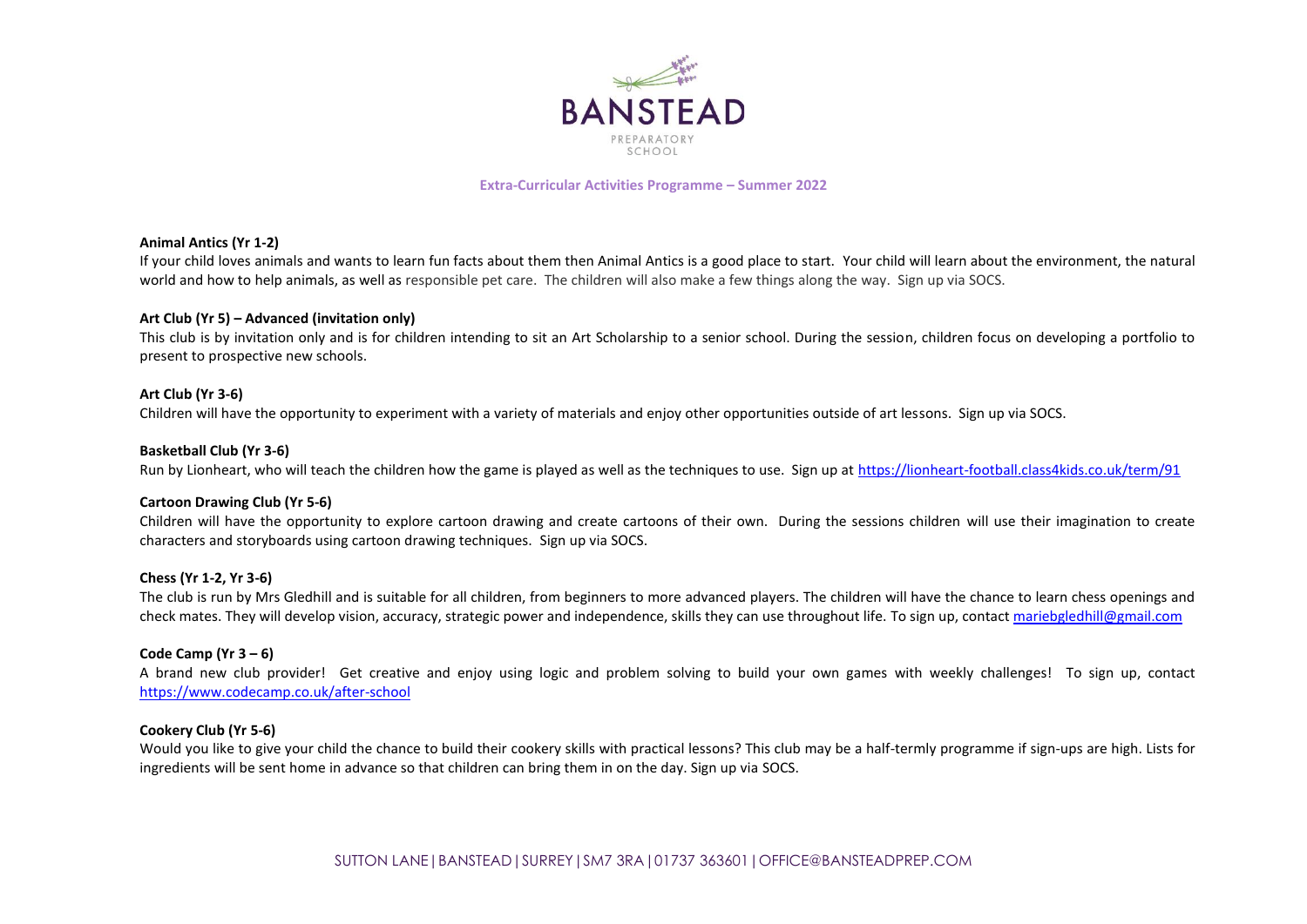

### **Construction Club (Reception, Yr 3-4)**

At the club, children will work together to creatively build different models using a range of construction kits. It's a great time to use their imagination - the opportunities are endless! Sign up via SOCS.

### **Craft Club (Yr 1-2, 3-4)**

Children will have the opportunity to experiment with a variety of materials whilst creating some fun and interesting art pieces. Sign up via SOCS.

### **Dance Club (Yr 1-2, 3-6)**

` Run by West End Stage Stars. The workshops are led by a fresh selection of industry professionals with a wealth of experience from the West End, UK tours, International Tours, TV and film. They will share their wealth of extensive training, knowledge and talent with the children to help them become the star they are! Sign up via [info@westendstagestars.com](mailto:info@westendstagestars.com)

## **Dodgeball Games (Yr 1-2, 3-6)**

Hosted by Lionheart, this club will offer an hour of ball game fun! Sign up via [https://lionheart-football.class4kids.co.uk/term/99](https://gbr01.safelinks.protection.outlook.com/?url=https%3A%2F%2Flionheart-football.class4kids.co.uk%2Fterm%2F99&data=04%7C01%7Cjo.twyford%40bansteadprep.com%7C06a9b4322991466f0e7808da07454b5b%7Cd4821fca991f427da30944977d07b38a%7C0%7C0%7C637830291451699588%7CUnknown%7CTWFpbGZsb3d8eyJWIjoiMC4wLjAwMDAiLCJQIjoiV2luMzIiLCJBTiI6Ik1haWwiLCJXVCI6Mn0%3D%7C3000&sdata=43ujlXDBttD81%2ByPw%2FfbbX0vMcbOSiYxLkNW0YwP1Xc%3D&reserved=0)

### **Football (Rec, Yr 1-2, 3-4)**

Enjoy playing and learning the skills of football with our football club provider, Sports Elite; a club for all abilities. Focussing on nurturing skilled, confident and creative players, Sports Elite also understand the importance of making the game fun - whilst teaching good sportsmanship and respect for all. To sign up, contact [info@sportseliteltd.co.uk](mailto:info@sportseliteltd.co.uk)

# **Games Club (Yr 2)**

Run by the PE staff, this club aims to develop the children's current cricket skills, ready for the spring season. Sign up via SOCS.

### **Gymnastics (Reception, Yr 1-2, Yr 3-6)**

*Gymnastics*is run by highly qualified coaches who will introduce skills to children of all ages and abilities. The classes are great for keeping fit and developing core strength whilst having fun! To sign up, contact [daniellagymnast@icloud.com](mailto:daniellagymnast@icloud.com)

### **Junior Current Affairs (Yr 5-6)**

Current Affairs club allows children to discuss and debate topics in the news and in the wider world. We develop our ability to speak and present on varied topics while also playing games to promote a broader vocabulary and thinking skills. Sign up via SOCS.

# **LAMDA (Yr 2, 3-4, 5-6)**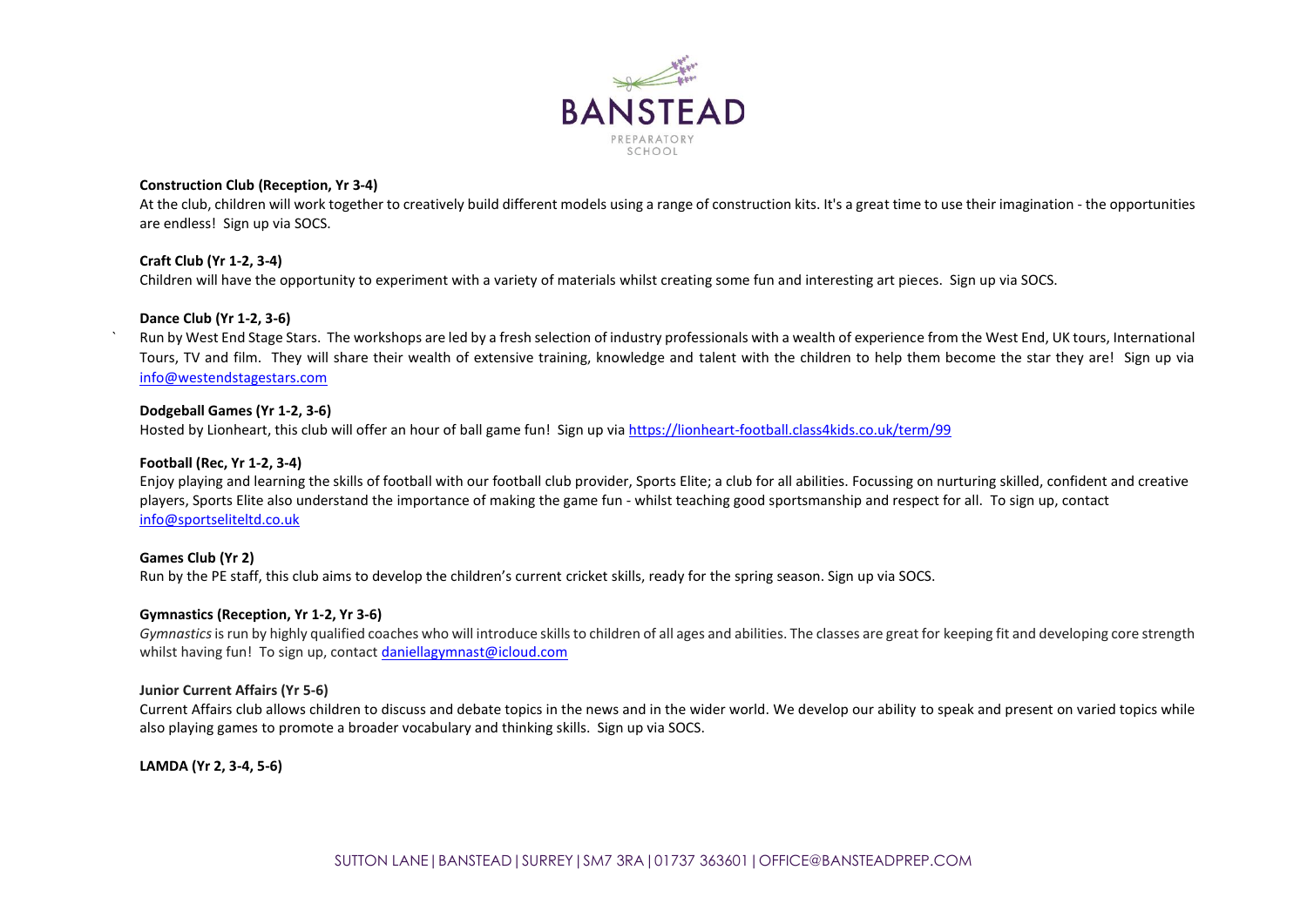

Run by the Drama Academy, the children will work towards achieving great examination results, in a fun, relaxed and inspirational environment, the children will enjoy the classes and the confidence they gain to perform. The latest LAMDA Exam Results from Rowan Prep School, Claygate – out of 119 exams taken: Pass with Distinction – 103(!) Pass with Merit – 16(!). Sign up via [admin@dramaacademy.co.uk](mailto:admin@dramaacademy.co.uk)

### **Magazine Club (Years 4-6) (invitation only)**

The children will work together to produce a magazine at the end of the Spring Term. Year 6 will take on the role of editors and Year 4 and 5 will be the reporters. The children will not only develop their writing skills but also their ICT skills as they work on their I-pads to produce a digital copy of the magazine. Sign up via SOCS.

### **Martial Arts Club (Yr 1-2, Yr 3-6)**

Mixed Martial Arts for children focuses mainly on blending grappling techniques from Brazilian Ju Jitsu with striking techniques for kickboxing. Both have great benefits including co-ordination, strength, confidence and self-discipline. Sign up vi[a tasabreholt@gmail.com](mailto:tasabreholt@gmail.com)

### **Mini Crickets (Yr 1-2)**

Run by ECB qualified coaches, Mini Crickets focuses on introducing the skills of cricket in a fun way whilst developing motor skills and hand–eye coordination. The club caters for children of all ability levels and is sure to be a popular one. Sign up via [https://minicrickets.class4kids.co.uk/term/44](https://gbr01.safelinks.protection.outlook.com/?url=https%3A%2F%2Fminicrickets.class4kids.co.uk%2Fterm%2F44&data=04%7C01%7Cjo.twyford%40bansteadprep.com%7C515af37f3107427b8bc108d89715ae90%7Cd4821fca991f427da30944977d07b38a%7C0%7C0%7C637425466661340591%7CUnknown%7CTWFpbGZsb3d8eyJWIjoiMC4wLjAwMDAiLCJQIjoiV2luMzIiLCJBTiI6Ik1haWwiLCJXVCI6Mn0%3D%7C1000&sdata=%2FKSqHqtqI3nnw29BQur1Cep%2BXqW35PjRt7F9MhQBjmw%3D&reserved=0)

#### **Music Club (Yr 1-2)**

In Music club we explore different types of music, through listening and playing. Children will have a chance to play instruments, sing and even compose some of their own simple pieces. Sign up via SOCS.

#### **Nature Garden Club (Reception)**

Gardens are fun and educational for children of all ages. Nature Garden Club will teach the children about nature across the different seasons, as well as help them develop new skills and expand their knowledge of growing plants. Sign up via SOCS.

#### **Orchestral Instruments (Yr 3-6)**

Children learning an orchestral instrument, in or outside of school are invited to join orchestra club. The children will enjoy playing a varied and fun repertoire of music and develop their ensemble skills. Piano is not included. Sign up via SOCS.

## **Story and Art Club (Reception)**

Run by Miss Angus, the club will be a mix of storytelling and related craft making to bring the stories alive! Sign up via SOCs.